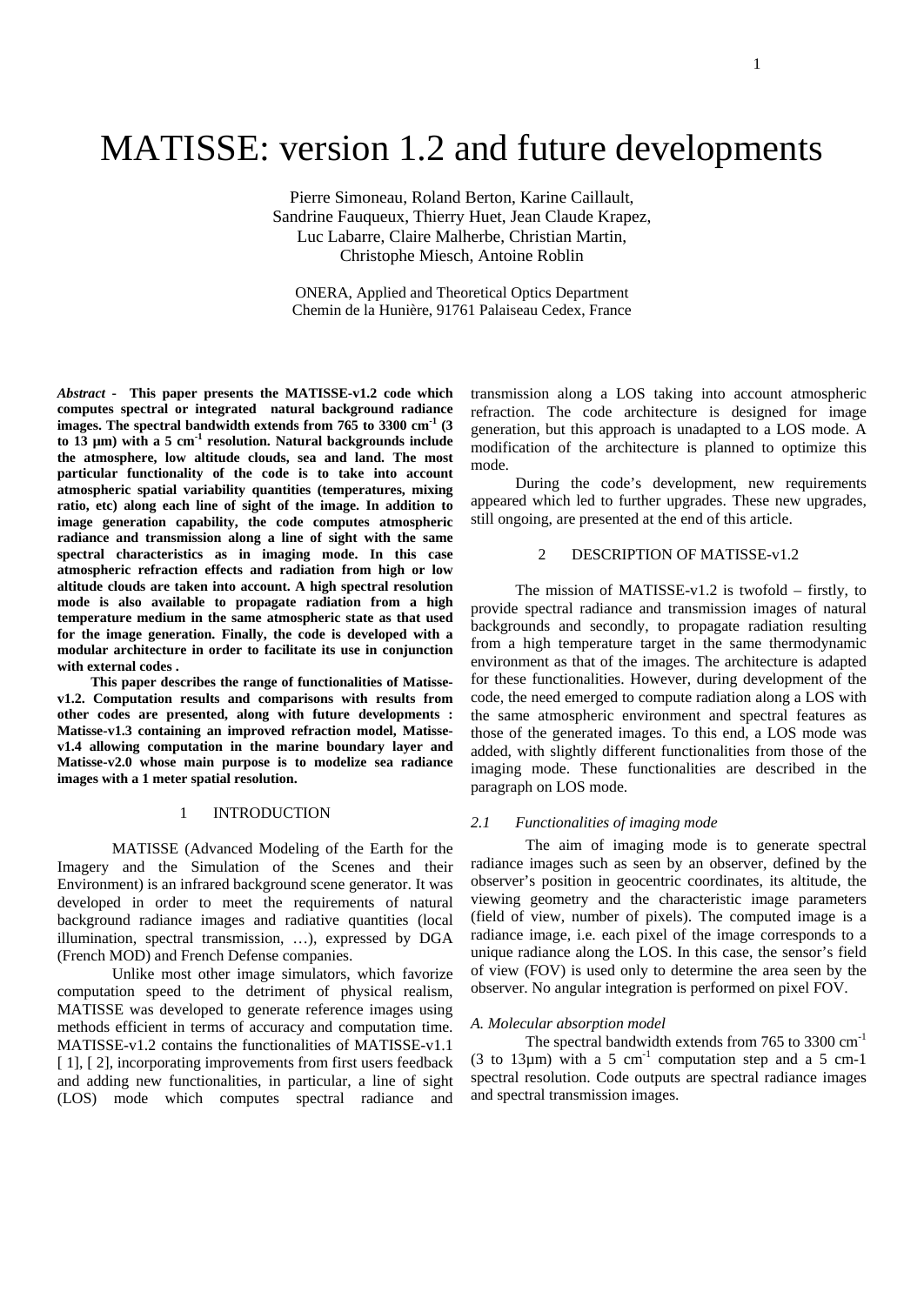Correlated K (CK) model developed by ONERA [ 3]. In layer spectral correlation, CK weights are identical on the addition to the benefit of this kind of model for computing entire atmospheric column from 0 to 100 km of altitude. The atmospheric propagation (accuracy/computation time profiles are then stored in a CK database. efficiency, molecular absorption/scattering coupling), the choice of this method fully addresses one of the functional *B. Modeled backgrounds* requirements for MATISSE, ie. the ability to generate a series of images without systematically computing the whole of the radiative scene parameters. To do so, these radiative parameters (atmospheric source functions, extinction *Atmospheric background* coefficients, background radiance) are computed for the whole of the area for each of the 17 CK parameters and subsequently emission along the LOS, direct solar illumination and solar stored in files. Image generation then consists in reading these files and, for each pixel on the image, propagating the source by the observer in the spectral interval  $\Delta\sigma$  and the  $\theta$ ,  $\phi$  direction. The first term on the right represents the surface background radiance (land, sea or cloud) propagated through the atmosphere. The second term on the right represents the contribution of atmospheric source functions. Once computed, computation then consists in reading these radiative quantities atmosphere. and propagating them with the CK model along the path from the background to the observer.

$$
\overline{L}_{obs}^{\Delta\sigma}(\theta,\varphi)=\sum_{i=1}^N w_i \underline{L}_S^i(\theta,\varphi) e^{\int\limits_{s_0}^{obs} \int\limits_{s_0}^{ext(s')ds'} +\sum_{i=1}^N w_i \int\limits_{s_0}^{obs} e^{\int\limits_{s}^{obs} \int\limits_{s'}^{d's} f'(s,\theta,\varphi) k_i^{ext}(s)ds} (1)
$$

- 
- 
- direction when the radiative transfer equation is resolved with the  $i^{th}$  value of the CK parameters,
- *s* and in the  $\theta$ ,  $\varphi$  direction when the radiative transfer equation is resolved with the  $i^{th}$  value of the CK
- $k_i^{ext}(s)$  is the *i*<sup>th</sup> value of the CK parameters at position *s*.

With the use of a CK model, we are able to use Beer's law in the MATISSE architecture. Of the various models describing molecular absorption in the infrared with average spectral resolution (typically a few  $cm^{-1}$ ), only CK approach allows the use of Beer's law. The model comprises 17 quadrature points on each 5 cm<sup>-1</sup> interval. To limit computation<br>
and the computation and the computation and the computation and the computation and the computation of the computation times during code execution, all the thermodynamic profiles contained in MATISSE databases are converted into CK divided in<br>extension:<br>extension: profiles, ie. each vector containing all thermodynamic data at a given altitude is replaced by the17 K values. To do so, the absorption coefficients are initially computed for each spectral element using a line by line model. They are subsequently sorted by increasing value of K. CK coefficients are then

With regards to molecular absorption, the code uses a evaluated at the quadrature points. To preserve the layer to

# *B. Modeled backgrounds*

Modeled backgrounds in MATISSE are land, sea, clouds and the atmospheric background.

# *Atmospheric background*

Atmospheric background comes from thermal radiation scattered by aerosols and molecules.

terms corrected by molecular absorption. Expression (1) Local Thermodynamic Equilibrium (LTE) from the ground to illustrates this point. The left term is the average radiance seen the top of the atmosphere. This assumption is justified for the the  $L_s^i(\theta, \varphi)$  and  $J^i(s, \theta, \varphi)$  terms are stored in files. Radiance local sphere of illumination in each discretization point of the  $i(s, \theta, \varphi)$  terms are stored in files. Radiance local sphere of illumination in each discretization point of the Thermal emission is computed with the assumption of major parts of the observation geometries used in imaging. This would not be the case for high altitude limb viewing for certain spectral bands [ 4].With regards to atmospheric scattering, MATISSE includes the discrete ordinates RTRN21 code [ 5] for the multiple scattering term, also providing the atmosphere.

 $\sum_{i=1}^{N} w_i L_{\mathbf{S}}^i(\theta, \phi) e^{\phi_0} + \sum_{i=1}^{N} w_i L_{\mathbf{S}}^i(\theta, \phi) e^{\phi_0} + \sum_{i=1}^{N} w_i L_{\mathbf{S}}^i(\theta, \phi) e^{\phi_0} + \sum_{i=1}^{N} w_i L_{\mathbf{S}}^i(\theta, \phi) e^{\phi_0} + \sum_{i=1}^{N} w_i L_{\mathbf{S}}^i(\theta, \phi) e^{\phi_0}$  $\sum_{i=1}^{N} w_i \int_{S_0}^{obs - \int_{S_i}^{Rx}(s)ds} J^i(s,\theta,\phi)k_i^{ext}(s)ds$  (1) remains unchanged. One of the functionalities of MATISSE is that it can take into account this spatial variability along each  $\sum_{i=1}^{N} w_i L_s^i(\theta, \varphi) e^{-\int_{s_i}^{k_i} \varphi(s) ds} + \sum_{i=1}^{N} w_i \int_{s_i}^{obs} e^{-\int_{s_i}^{k_i} \varphi(s) ds} J^i(s, \theta, \varphi) k_i^{ext}(s) ds$  (1) remains unchanged. One of the functionalities of MATISSE is that it can take into account this spatial variabil  $\overline{L}^{\infty}_{obs}(\theta,\varphi) = \sum_{i=1}^N w_i \overline{L}_S^i(\theta,\varphi) e^{-s}$   $+ \sum_{i=1}^N w_i \int e^{-s} f(s,\theta,\varphi) k_i^{\text{ext}}(s) ds$ <sup>(1)</sup> Fundamis unchanged. One of the functionalities of MAT155E is that it can take into account this spatial variability along  $\int_{s}^{\phi_{\xi}} f(x,y)ds$  *Solutionality Solutionality Solutionality Solutionality Solutionality Solutionality Solutionality Solutionality Solutionality Solutionality Solutionality Solutionality Solution*  $\frac{1}{1}$   $\frac{1}{s_0}$  and  $\frac{1}{s_0}$  architecture models the image. The code architecture models the where<br>thermodynamic parameters (pressure, temperature, mixing<br> $\frac{N}{n}$  the number of suggesting points  $N$  is the number of quadrature points,<br>
ratios,...) and all the computed radiative parameters  $w_i$  is the  $i^h$  quadrature weight,<br>  $\frac{1}{2}$  (atmospheric source functions, sphere of illumination,  $L_s^i(\theta, \varphi)$  is the background surface radiance in the  $\theta$ ,  $\varphi$  extinction coefficients ) Input data can be either weather with the *i*<sup>th</sup> value of the CK parameters,<br>
profiles on a given zone and horizontal sampling (Europe  $J^i(s, \theta, \varphi)$  is the atmospheric source function, at the location sampled to  $0.25^\circ \times 0.25^\circ$  for EUROC25 scenes from equation is resolved with the  $i<sup>th</sup>$  value of the CK profiles used to construct a 3D scene. For aerosols, MATISSE parameters,  $\qquad \qquad \text{contains the } 5^{\circ} \times 5^{\circ} \text{ sampled GADS climatology database with}$  $k_i^{ext}(s)$  is the *i*<sup>th</sup> value of the CK parameters at position *s*. global coverage [ 6]. Scattered radiation is then computed <sup>-1</sup>), only CK approach radiation is propagated using Beer's law. In most atmospheric radiative transfer codes or scene generators, the atmospheric thermodynamic quantities (pressure, temperature, mixing ratios) vary with altitude but are horizontally homogeneous. This assumes that, on a horizontal LOS of several hundred kilometers, the thermodynamic profile atmosphere on a grid. To each node are associated extinction coefficients,…). Input data can be either weather forecast output codes providing a collection of atmospheric sampled to  $0.25^{\circ} \times 0.25^{\circ}$  for EUROC25 scenes from MétéoFrance, the French weather bureau), or user-defined 1D using RTRN21 code applied to each aerosol climatology sample. This results in a pseudo-3D computation of atmospheric scattering. Once the radiative quantities have been computed and stored on nodes of the atmospheric grid, the radiation is propagated using Beer's law.

> Atmospheric data comprise thermodynamic profiles and aerosol optical properties. The thermodynamic profiles are divided into three categories according to their spatial extension :

1D profiles are used over the whole computed scene. 1765 atmospheric profiles are available. These include 1761 radiosounding measured over the whole of Earth (TIGR database [ 7]) and a further 4 of the standard AFRL [ 8]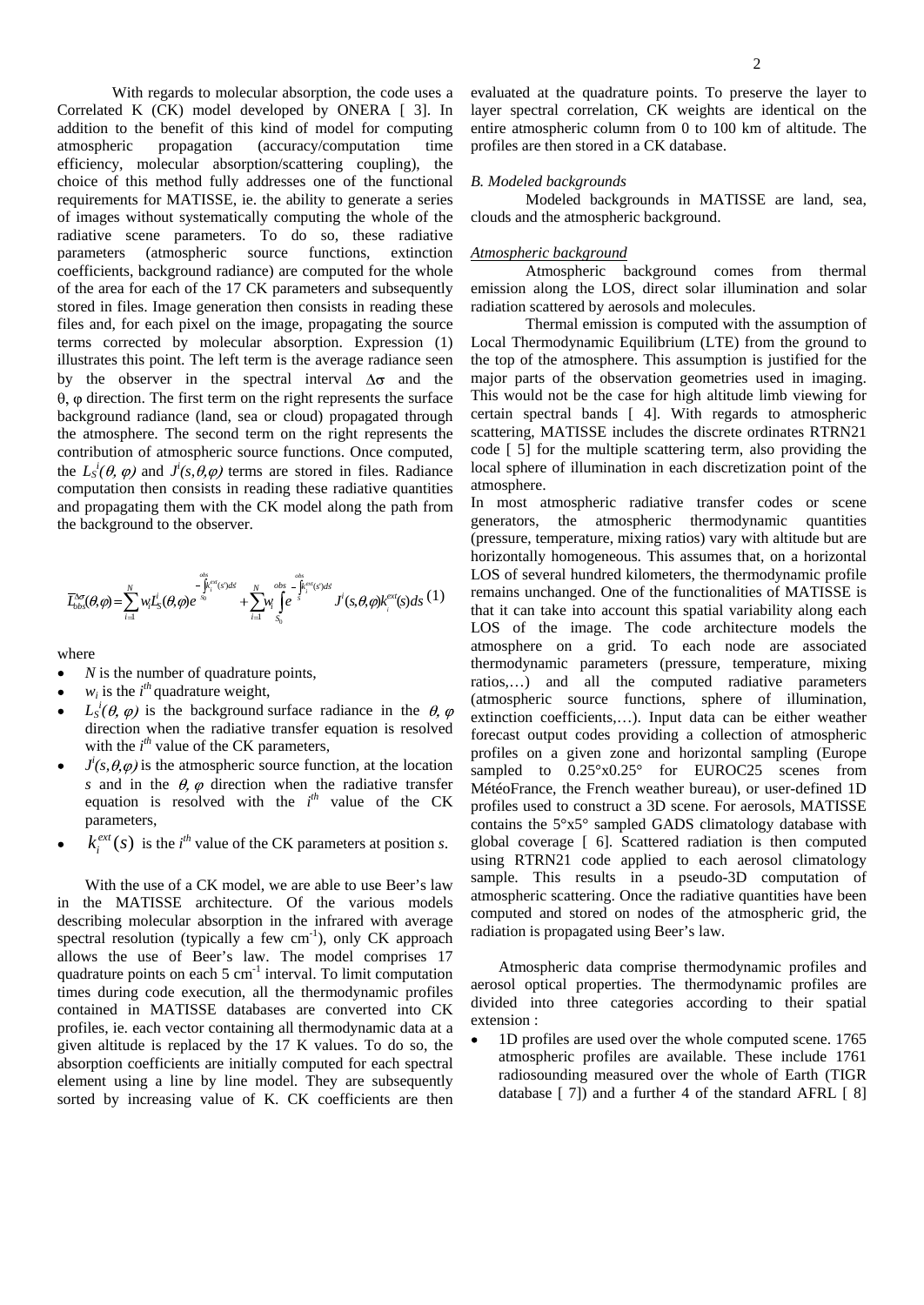profiles (US Standard, Midlatitude summer/winter,

- 2D profiles come from a climatology [ 10] providing the
- 3D scenes contain a collection of profiles with a spatial resolution of 0.25°x 0.25° (EUROC25 scenes from Météo France); currently, a scene of extension of part of France is

The 1D profiles resulting from measurements and the 3D profiles from weather forecast output codes are generally *Cloud radiation* available only for a maximum altitude of 10 km. These profiles are then extrapolated to the top of the atmosphere to be directly usable in the code (use of PRFL model [ 9]). These data are

Likewise, the aerosol data are divided into two categories :

- horizontally uniform aerosol data on the whole scene. This includes part of the AFRL aerosol data (rural, urban,
- 3D data from GADS climatology [ 6] providing all the optical parameters on a grid of global coveragewith a 5°x5° spatial resolution over two seasons.

Land is geometrically modeled by triangular facets using a digital model of elevation with reference to Mean Sea Level (MSL). Two spatial resolutions are currently available in MATISSE databases. One spatial resolution represents a 30 arc-second at the equator (900m) with a global coverage [ 12]. The other spatial resolution represents a 3 arc-second at the equator and is limited to part of Europe and North Africa. Access to this database is restricted and requires authorization from the French military cartography department.

Land thermo-optical properties are stored in a database. A land use selected from 17 IGBP (International Geosphere-Biosphere Program) categories (forests, savanna, agricultural zone,…) is associated to each element of the 30 arc-second resolution DTED (Digital Terrain Elevation Data). Spectral reflectivity and an effusivity are associated to each category of land use (currently the spectral reflectivity stored in the database is assumed to be Lambertian but the code architecture was designed to take into account possible directional effects).

The code also comprises a thermal model to compute the temperature of each facet of the land. This model supposes absence of heat transfer between facets and periodical temporal evolution of radiative energy deposit on the ground. Under these conditions, surface temperature temporal variation can be obtained by a Fourier Transform model [ 13]. Deposited radiative flux comprises direct and scattered radiative energy. Scattered energy is computed with a 2-stream model using the local atmospheric profile. A total cover of standard stratocumulus or cirrus clouds can also be taken into account.<br>The sea is geometrically modeled by facets with a 30 arc. C. Code architecture

The sea is geometrically modeled by facets with a30 arc second resolution (as for the global coverage DTED) with the WGS84 ellipsoid as reference. The radiation resulting from

Tropical), reflection of the local sphere of illumination. There is currently average thermodynamic profile on each latitude band with from ASST climatology (Averaged Sea Surface Temperature [ a 10° sampling and for 8 seasons of 45 days, 14], spatial resolution is  $0.5^{\circ}x0.5^{\circ}$  derived from ATSR (Along each facet takes into account both the thermal emission and the no specular reflection effect and the sea temperature is taken Track Scanning Radiometer) satellite measurements.

available. model is based on Power Spectral Density (PSD) derived from Lastly, a texture model was included into the code to artificially introduce ground radiance spatial variability. This specific images acquired during measurement campaigns.

# *Cloud radiation*

then stored in databases. m). The second approach yields a total coverage of The code uses two different approaches. The first yields images containing a partial coverage of stratocumulus resulting in cloud radiance spatial variability (sampled to 500 stratocumulus or cirrus clouds, horizontally homogeneous over all the image. This latter approach has been developed mainly for the LOS mode as it does not introduce radiance spatial variability but only a homogeneous cirrus cloud to the image.

maritime and tropospheric) [11] In the first approach, the clouds are modeled by faceted objects *Land and sea background* altitude, maximum cloud thickness, spatial sampling), a cloud to which surface properties (BRDF, BTDF and emissivity) are applied. These three quantities are precomputed with RTRN21 code then included into MATISSE as a database. From the user-defined input data (coverage rate, minimal cloudbase coverage generator computes the spatial distribution of the stratocumulus within the image. The cloud surface is subsequently generated as facets to which the previously computed surface properties are associated. The radiation is then computed from the radiative environment in the vicinity of the cloud, and the local temperature. This method, called Independent Pixel Approximation [ 15], assumes that radiation from each cloud facet is independent from the contribution of all other facets. It is justified on condition that the facet size is sufficiently large and that the solar angle and observation angle are sufficiently far removed from the horizontal).

> As in land background treatment, a texture model increases radiance spatial variability on each facet. Moreover, the cloud shadows projected onto the ground can be taken into account. The direct solar illumination of the hidden facets is zero, however the local sphere of illumination does not take the cloud into account. This limits the validity of the approach.

> In the second modeling type, the cloud coverage is systematically global. Cloud parameters are assumed to be horizontally homogeneous, however they are dependant on altitude. Radiation is computed during code execution by adding a layer containing the cloud's optical parameters (phase function, extinction and scattering coefficients,...) to the atmospheric quantities. This computation approach is similar to that applied to aerosols. The clouds modeled in this mode are stratocumulus or cirrus.

# *C. Code architecture*

MATISSE is executed in two successive phases: an initialization phase and a rendering phase.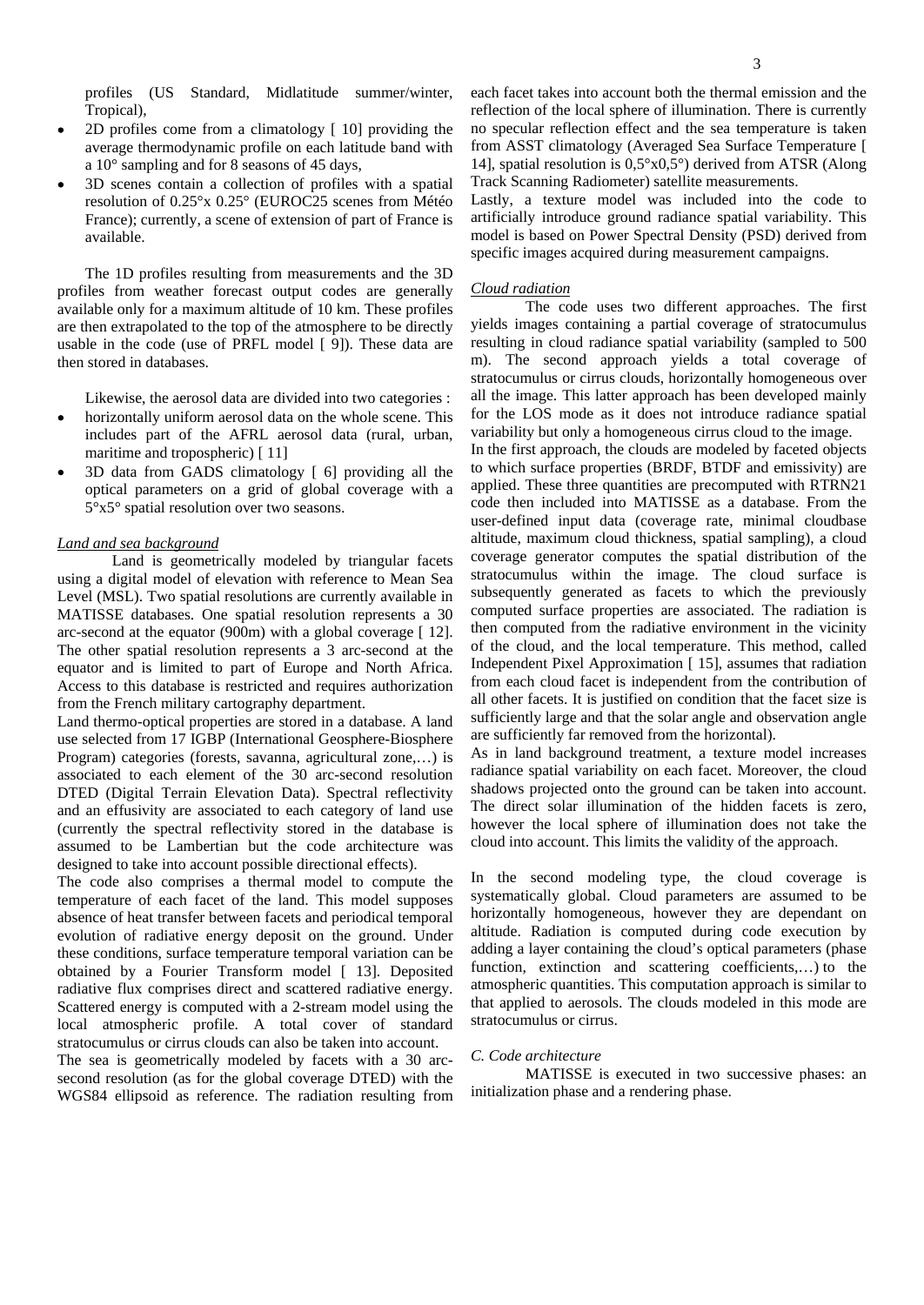In the first phase, all the radiative quantities (atmospheric 2.4 Validation source functions, extinction coefficients, grounds and clouds radiances) are computed in all directions and for the whole of the spectral band required by the user, and stored in binary

These files are then read in the rendering phase, so that only background radiance and atmospheric source functions propagation is computed. This allows determination of radiation at observer level for various possible geometries. This phase uses the 3D OpenGL version 1.2 Library, which constructs the image at observer level from the scene facets by

This mode computes radiance and transmission along a single LOS. Part of the functionalities of the imaging mode

The spectral characteristics and the absorption model  $\mu$ m, 5 cm<sup>-1</sup> computation step and spectral resolution, CK model. The outputs are spectral radiance and transmission. These two quantities can also be integrated by a user-defined to the reference ellipsoid. Radiance propagation is performed either by considering the straight optical path from the background to the observer, or by taking into account atmospheric refraction effects. In this latter case, the observer position and the observation angles are imposed. The code then computes the path from the observer and stops when the path exits the atmosphere, or reaches the ground or a user-defined 2.5 Results

The ground is no longer modeled by a DTE but is assumed to be uniform and geometrically described by the reference ellipsoid (WGS84) with a user-defined temperature and albedo. Radiation from clouds is computed with the assumption of a uniform horizontally infinite layer. The clouds considered are stratocumulus (2 microphysics available) and cirrus.

Atmospheric features (thermodynamic profiles, aerosols, models) are identical to those in imaging mode.

# *2.3 High spectral resolution computation*

This mode computes thermal radiance (no scattering) and transmission using a line by line model [ 16**].** This functionality computes high spectral resolution propagation along a single LOS with the same atmospheric characteristics as those in imaging mode. This allows computation of radiation from a high temperature target in an image.

Radiance and transmission are computed on the spectral band from 765 to 3300 cm<sup>-1</sup> with a resolution ranging from 0.1 to 0.005 cm<sup>-1</sup> (automatic computation according to <sup>-1</sup> with a resolution ranging from 0.1 to  $0.005$  cm<sup>-1</sup> (automatic computation according to Figure 1 : imaging mode - transmission image <sup>-1</sup> (automatic computation according to Figure 1 : imaging mode - transmission image thermodynamic conditions) along the LOS. Refraction can be included in the computation. There is no background nor aerosols in this mode. On the other hand all the thermodynamic profiles in imaging mode and 3D atmospheric scenes can be used. The contract of the contract of the contract of the contract of the contract of the contract of the contract of the contract of the contract of the contract of the contract of the contract of the contract of the cont

# *2.4 Validation*

files.<br>
tests of non-regression vis-a-vis MATISSE-v1.1. Most of the code functionalities were validated in the previous version of MATISSE (version 1.1). This present validation concerned only new functionalities and performed

constructs the image at observer level from the scene facets by atmospheric parameters. To satisfy atmospheric parameter eliminating the hidden parts.<br>
validation, certain MODTRAN data were inserted into *2.2 Line of sight mode* behavior. This approach leads to a satisfactory comparative The validations compared the results of MATISSEv1.2 with those of other codes: LBLRTM [ 17**]** for high spectral resolution mode and MODTRAN4 [ 18] for the LOS mode. In both cases, results are in agreement for equivalent functionalities (no 3D atmosphere) and for identical MATISSE for the test duration to evaluate purely algorithmic agreement of the models.

are used. Some modifications have been made, these will be discrepancies appearing in water vapor bands during line by described below. line model validation. These discrepancies are due to the fact are identical to those of imaging mode: spectral band 3 – 13 on the one hand modelised by LBLRTM code (use of model <sup>-1</sup> computation step and spectral resolution, CK CKD [ 19]) and on the other hand by the MATISSE line by spectral response of the sensor. The observer is defined by its designed for the line by line model. Experimental validation position in geocentric coordinates and its altitude with respect will be necessary to evaluate the respective performances of One specific point should be noted namely the that different modelings were used for water vapor continuum, line model which uses the continuum models developed by the "Laboratoire de PhotoPhysique Moléculaire" (CNRS) [ 20**]** these models.

> For imaging mode, propagation computations were self validated by comparing radiance obtained on the central pixel with the radiance computed in the LOS mode.

# *2.5 Results*

distance.<br>
Below are two results obtained with MATISSE-v1.2. The first result is in imaging mode. The second result is in LOS mode.



Figure 1 : imaging mode - transmission image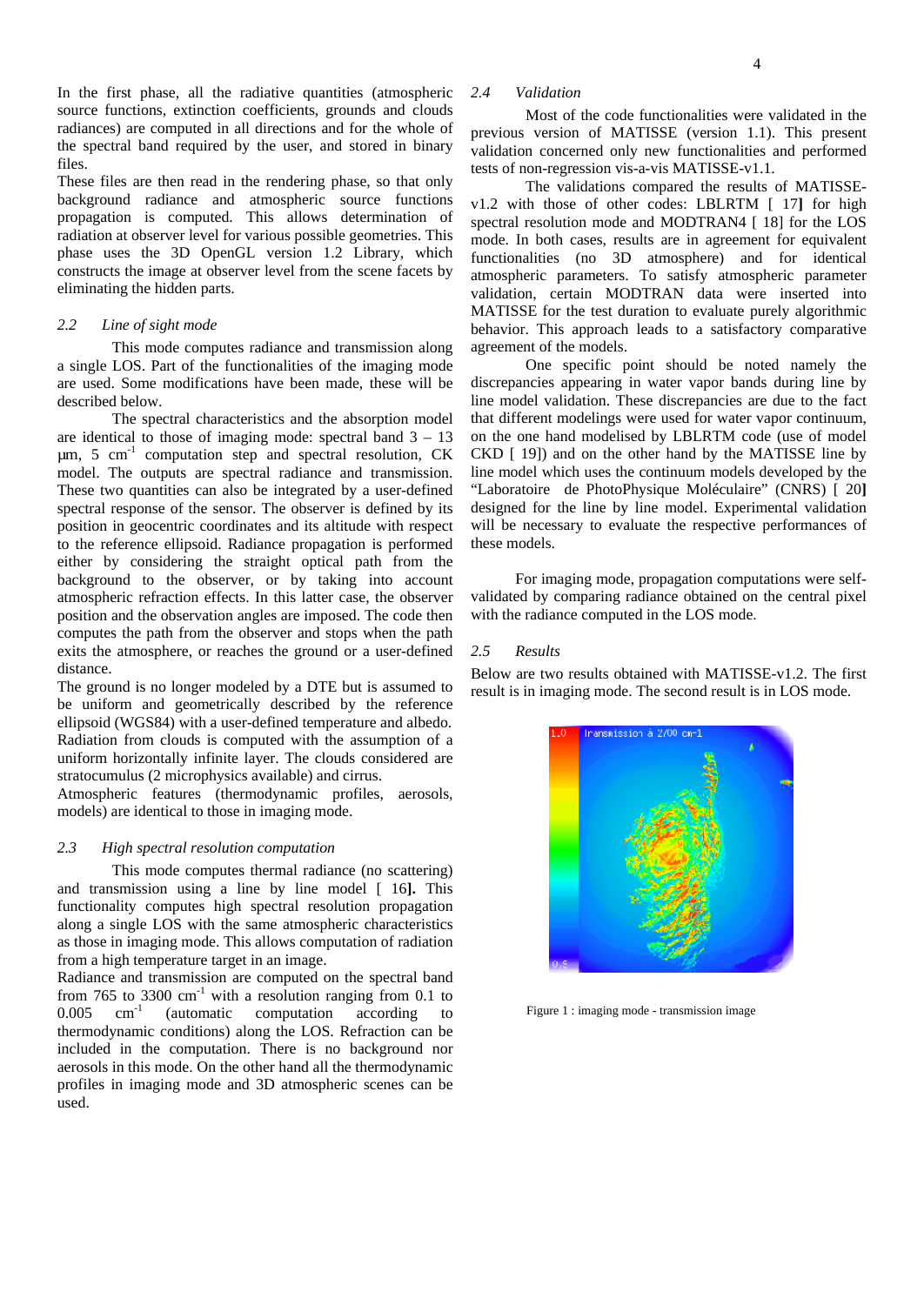

Figure 2 : imaging mode - radiance image conditions

Figure 1 represents a transmission image. The observer is located above Corsica  $(9^{\circ} E/42.3^{\circ} N)$  at an altitude of 90 km and at 12h00, local time. The number of pixels is 200 X 200, the total field of view is  $80^\circ$  and the wavenumber is equal to  $\vert \cdot \vert$ 2700 cm<sup>-1</sup> (3.7 µm). This wavenumber corresponds to an  $\vert \vert \vert$   $\vert \vert$   $\vert$   $\vert$   $\vert$   $\vert$   $\vert$ atmospheric transmission window, confirmed by the values appearing on the color scale to the left of the figure (between  $\begin{bmatrix} 4 \\ 0.0 \\ 0.0 \end{bmatrix}$ 0.9 and 1). In the center of the image we can see that the  $\frac{3}{4}$ highest transmission values correspond to the mountain ranges  $\begin{bmatrix} 1 \\ 4 \end{bmatrix}$ in Corsica (the shortest distance from the observer) and that the  $\begin{bmatrix} x \end{bmatrix}$ minimum transmission value is located at the corners of the

Figure 2 represents the radiance  $(W/m^2.sr.cm^{-1})$  obtained with the same configuration as that of the previous image. We can see the radiance spatial variability on the land background, due to temperature variations and to the reflected radiation induced in both cases by different land uses, the local ground orientation and differing altitudes. On the sea background we can see the appearance of "tiles" due to the lower spatial resolution of the ASST database (which is only 0,5°x0,5°).

The results below are taken from a study performed<sup>s</sup> within the framework of the AIREW project (Airborne Infrared Early Warning**)** [ 21**]** funded by the DGA**.** In this project, radiance fluctuations induced by atmospheric variability along the horizontal optical path were to be estimated. MATISSE was thus used to evaluate the impact of the thermodynamic profile variations along the LOS over radiance variations. A 3D scene was generated with three atmospheric profiles selected from the MATISSE database (profiles 58, 105 and 267).



Figure 3 : LOS mode - radiance computed in 4 different atmospheric conditions **conditions** 



Figure 4 : LOS mode - radiance relative differences



Figure 5 : temperature profiles selected for the study

Figure 3 shows the radiances computed along a LOS for four different atmospheric configurations. The observer is located at 16° North and 6° East, at an altitude of 13 km. The path length is approximately 1000 km and elevation is equal to 5° (zenith angle 85°). The difference between the solar azimuth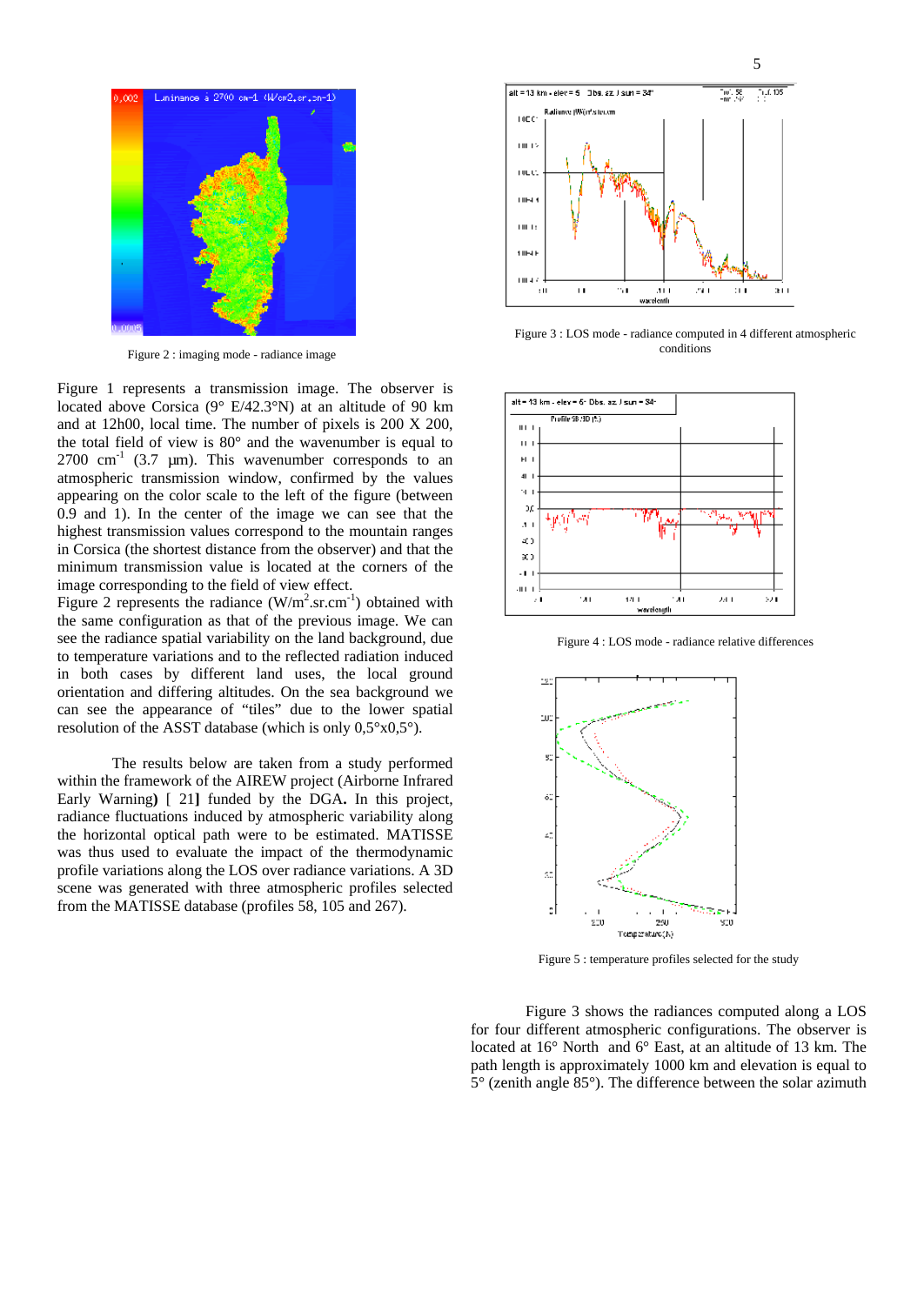On Figure 3, the blue curve represents the radiance computed assuming that profile 58 is identical along all the LOS. The green curve makes the same assumption with profile 267.  $3.2$  MATISSE-v1.4 Similarly for the red curve with profile 105. The temperatures associated with these profiles are presented on Figure 5. The orange curve represents radiance by assuming that the path Valcartier, Quebec. The objective is to compute radiance goes through the three profiles consecutively, the first profile being profile 58, the last being profile 105. We can see radiance variability between the configurations. Figure 4 represents the difference between the radiance obtained in the 3D case and the radiance obtained using profile 58 (closer to refracted paths). the observer) along all the LOS. We can see differences in radiances reaching almost 30%. This information can be

This initially addressed the request by the DGA. It is also by the DRDC, provides areosol data to an altitude of 30 m. The distributed to state run establishments under MOD supervision second, the NOVAM model [ 22], provides data from 30 m to (Celar, SHOM). The DRDC (Defense Research and 3 km. The third, the AFRL's models, are used to extend the Development for Canada) in Valcartier, Quebec, also uses the code within the framework of a specific French-Canadian taken from a module contained in IRBLEM code [ 23] adapted agreement (AS20). for integration into MATISSE.

The code is designed to function on a SUN-type workstation running with Solaris 2.8 or and IBM-type worksatation running with AIX4.3. MATISSE databases require 20 Gb of disk space  $3.3$  MATISSE- $v2.0$ for optimum use. The code can operate with reduced data but

A new streamlined and more widely accessible version of MATISSE is being considered. It will run on any system and

An Internet page dedicated to MATISSE  $700<sub>m</sub>$  at our latitudes) [\(http://matisse.onera.fr](http://matisse.onera.fr)) is under construction. This page contains a presentation of the code and its functionalities, registration facilities and access to descriptive documentation (user's manual). Registered users will have access to reserved information, FAQs, a forum, and downloadable previous

This new version, operational in September 2005, has a new observational geometry implies development of a multi-scale functionality for computing refraction in LOS mode. In version model to generate images in grazing view geometry 1.2, when the user wants to compute radiance or transmission (multiresolution in the field). The user can thus zoom in on the along a LOS, the position of the observer and the observation images. angles are imposed. The program then automatically computes Obviously, all the functionalities of previous versions will be the geometry of the refracted path from the observer. included to ensure non-regression. MATISSE-v2.0 should be Propagation stops as soon as the path exits the atmosphere, or if the path reaches the ground or a user-defined distance. The new functionality, under development, authorizes the user to  $\overline{a}$  CONCLUSION set both the observer and the target positions in the same computation. The observation angles and the observer/target All the functionalities of MATISSE-v1.2 have been presented distance is then determined by finding the shortest optical path in this article. Spectral or integrated radiance and transmission

and the observational azimuth is 34°. The observation takes between the two extremities. Localization error evaluation on place at 12h00 local time on June 21. ground level, represented by the difference between the refracted path and the straight line path, is available to the user.

# *3.2 MATISSE-v1.4*

MATISSE-v1.4 is being developed in collaboration with the DRDC (Defense Research and Development for Canada) in propagated along a LOS in the maritime boundary layer. Two tasks are to be addressed. The first task is to modelize input data. The second task is to develop a fine geometrical module to allow determination of multiple paths (possibility of several refracted paths).

critical for the development of optronic systems. an altitude of 0 to 10 m, extended by local radiosounding data, *2.6 Code distribution* program PRFL [ 9] (cf). Aerosol data are taken from three Currently the code is distributed to the French defense industry. sources. The first, the AP (Aerosols Profile) model, developed Input data comprise thermodynamic profiles and aerosol data. Thermodynamic profiles are obtained using a Bulk model on subsequently extrapolated to the top of the atmosphere by profile to the top of the atmosphere. The geometric module is

This release is scheduled for the end of year 2005.

# *3.3 MATISSE-v2.0*

in this case some functionalities are lost. architectural modification. This modification justifies a change will be downloadable from Internet.<br>the DTE (30 arc-second at the equator, which represents about The latest version under development requires a major of classification. In Version 1.2, the computed resolution of land background radiance spatial variability was not finer than 700m at our latitudes).

versions of MATISSE.<br>
ONERA, and the code architecture will be adapted to MATISSE-v2.0 introduces a 1 meter scale spatial variability on background. Although the requirements are for all background types (grounds, sea, cloud, atmosphere), MATISSE v2.0 will include only sea variability. Nevertheless studies on land background spatial variability are currently ongoing at incorporate the resulting models in a future version.

3 FUTURE VERSIONS the sea, taking into account the effects of solar glint, with a *3.1 MATISSE-v1.3* included. The requirement to compute images of any MATISSE-v2.0 will be able to generate irradiance images of finest resolution of 1 meter. Sub-pixelic variability will be images.

available in fall of the year 2008.

# 4 CONCLUSION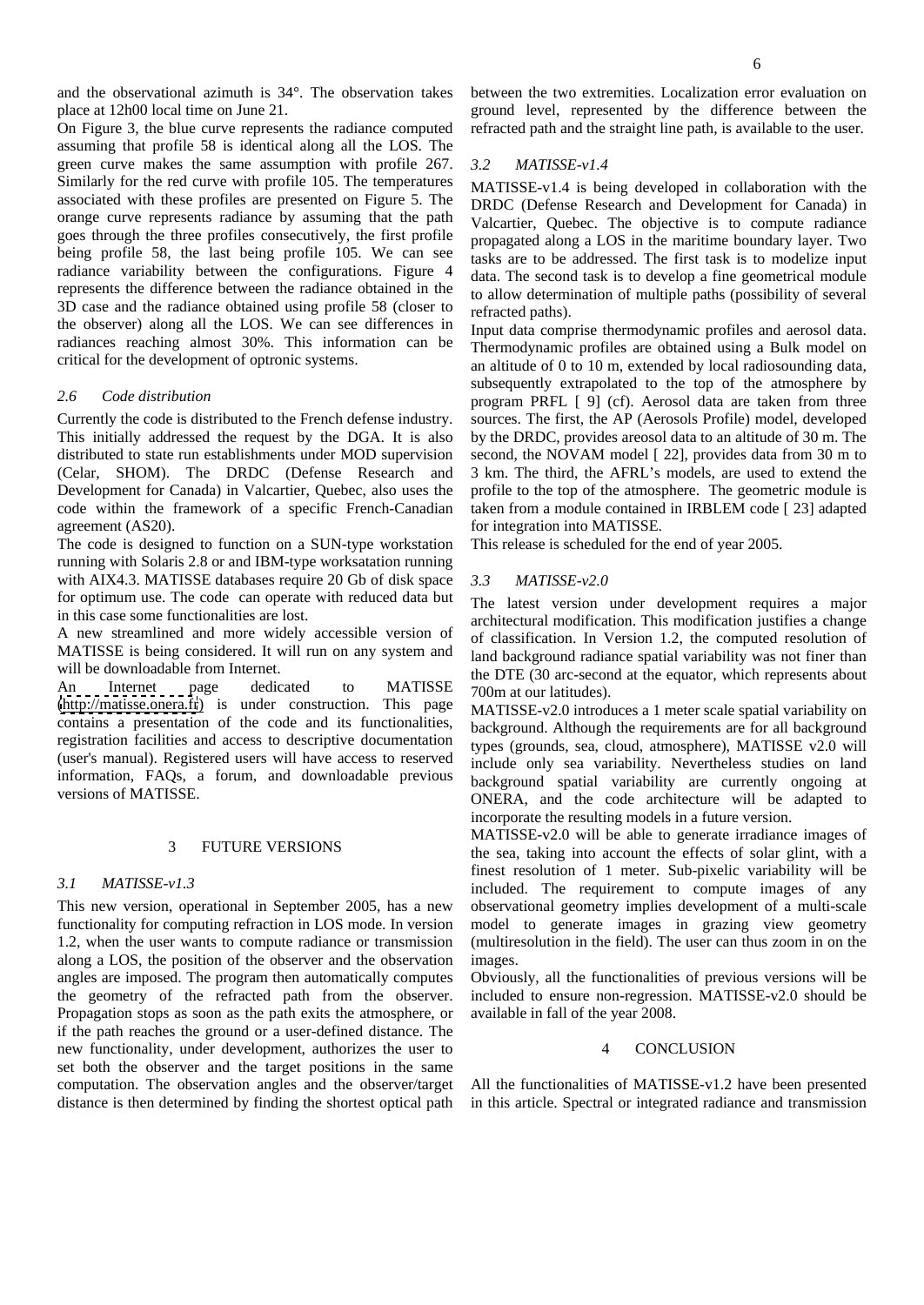images, ground radiation with ground temperature computation, sea radiation, stratocumulus cloud radiation and [7] high temperature radiation propagation. The code can also be used to perform computations along a LOS taking into account

New versions are under development: version 1.3 for computing target/observer refraction, version 1.4 for computing in the maritime boundary layer. Finally, version 2.0 will generate images from sea backgrounds containing spatial [8] radiance variability to a finest resolution of 1 meter and taking into account solar glint. Chetwynd, E. P. Shettle, AFGL-TR-86-0110

MATISSE-v1.2 is funded by the DGA/STTC. MATISSE-v1.3 is funded by the DGA/SPAé and MATISSE-v1.4 and v2.0 are funded by the DGA/SPN.

Special thanks to ONERA's AIREW project team for the [10] results presented in Figures 3 and 4. photochimique de l'ozone stratosphérique », D.

# REFERENCES

- [ 1] « MATISSE : Advanced Earth Modeling for Imaging Caillault, G. Durand, T. Huet, L. Labarre, C. Malherbe, C. Miesch, A. Roblin, B. Rosier ESO/SPIE Europto European Symposium on Remote Sensing, Toulouse (France), September 17 – 21, 2001
- [ 2] « MATISSE : Advanced Earth Modeling for Imaging and Scene Simulation : first results », P. Simoneau, R. Berton, K. Caillault, G. Durand, T. Huet, L. Labarre, C. Malherbe, C. Miesch, A. Roblin, B. Rosier 9<sup>th</sup> International Symposium on Remote Sensing, [13] « Reconnaissance Aérienne Optronique : bande
- [ 3] « Développement d'un modèle en K pour MATISSE », T. Huet, Rapport Technique de Synthèse [14] Onera n° RTS 28/4422 DOTA/Y, décembre 1998
- SAMS measurements and non local thermodynamic Cahalan and W. Wiscombe equilibrium radiative transfer calculations », M. Lopez-Puertas, F. W. Taylor, JGR, **94**, 13045-13048, 1989 **1989**
- [ 5] « Matrix formulations for the transfer of solar calculation-I : model and data", L. Ibgui, J. M. radiation in a plane parallel scattering atmosphere », T. Nakajima and M. Tanaka, JQSRT, 35, 13-21 (1986)
- [ 6] « Global Aerosol Data Set », Köpke P., Hess M., Max Planck Institut für Meteorologie - Hamburg, Rep n° 243, (september 1997)
- atmospheric refraction. sondeurs verticaux atmosphériques présents et à venir », [ 7] « Base de données pour la restitution de variables atmosphériques à l'échelle globale. Étude de l'inversion par réseaux de neurones des données des J. Escobar-Munoz, Thèse de l'Université de Paris VII, 1993
	- « AFGL Atmospheric Constituent Profiles (0-120km), G. P. Anderson, S.A. Clough, F. X. Kneizys, J. H.
	- ACKNOWLEDGMENT [ 9] « Détermination des profils atmosphériques de référence pour la mesure de constituants par spectrométrie d'absorption. Programmes PRFL et RMEL », F. Karcher, Janvier 1990
		- [ 10] « Présentation d'un modèle bi-dimentionnel Cariolle, Note de travail de l'E.E.R.M., n°27, Février 1982
	- and Scene Simulation », P. Simoneau, R. Berton, K. properties"*,* E.P. Shettle and R.W. Fenn, AFGL-TR-[11] « Models for the aerosols of the lower atmosphere and the effects of humidity variations on their optical 79-0214, 20 Sept 1979, ADA085951, 1979
		- [ 12] « Development of a global land cover characteristics database and IGBP-DISCover from 1 km AVHRR data », Loveland T.R., Reed B.C., Brown J.F., Ohlen D.O., Zhu Z., Yang L., Merchant J.W. International Journal of Remote Sensing, Vol 21, No 6&7, pp. 1303-1330, May 2000
	- Crête (Grèce), September 22 27, 2002 spectrale IR », B. Rosier, T. Huet, Rapport Onera, [ 13] « Reconnaissance Aérienne Optronique : bande RTS 32/4428 DOTA/Y, 1998
		- « ESA Earth Remote Sensing », ATSR products, ESA :<http://earth.esa.int/eeo2.500>
- [ 4] « Carbon dioxide 4.3µm emission in the earth's [ 15] « Nonlocal Independant Pixel Approximation : Direct atmosphere : a comparison between NIMBUS 7 and Inverse Problems », A. Marshak, A. Davis, R. Cahalan and W. Wiscombe IEEE Transactions on Geoscience and Remote Sensing, Vol. 36, N°1, January 1998
	- [16]  $\,\times$  An optimized line by line code for plume signature Hartmann, JQSRT, vol 75, 3, Nov. 2002, 273-295
	- Schult I., Shettle E.P. Clough, M. J. Iacono, JC Moncet, J. Geo. Res. vol 97, [17] « Line by line Calculations of atmospheric fluxes and cooling rates : application to water vapor", S. A. n° D14, p 15761-15785 Octobre 1992